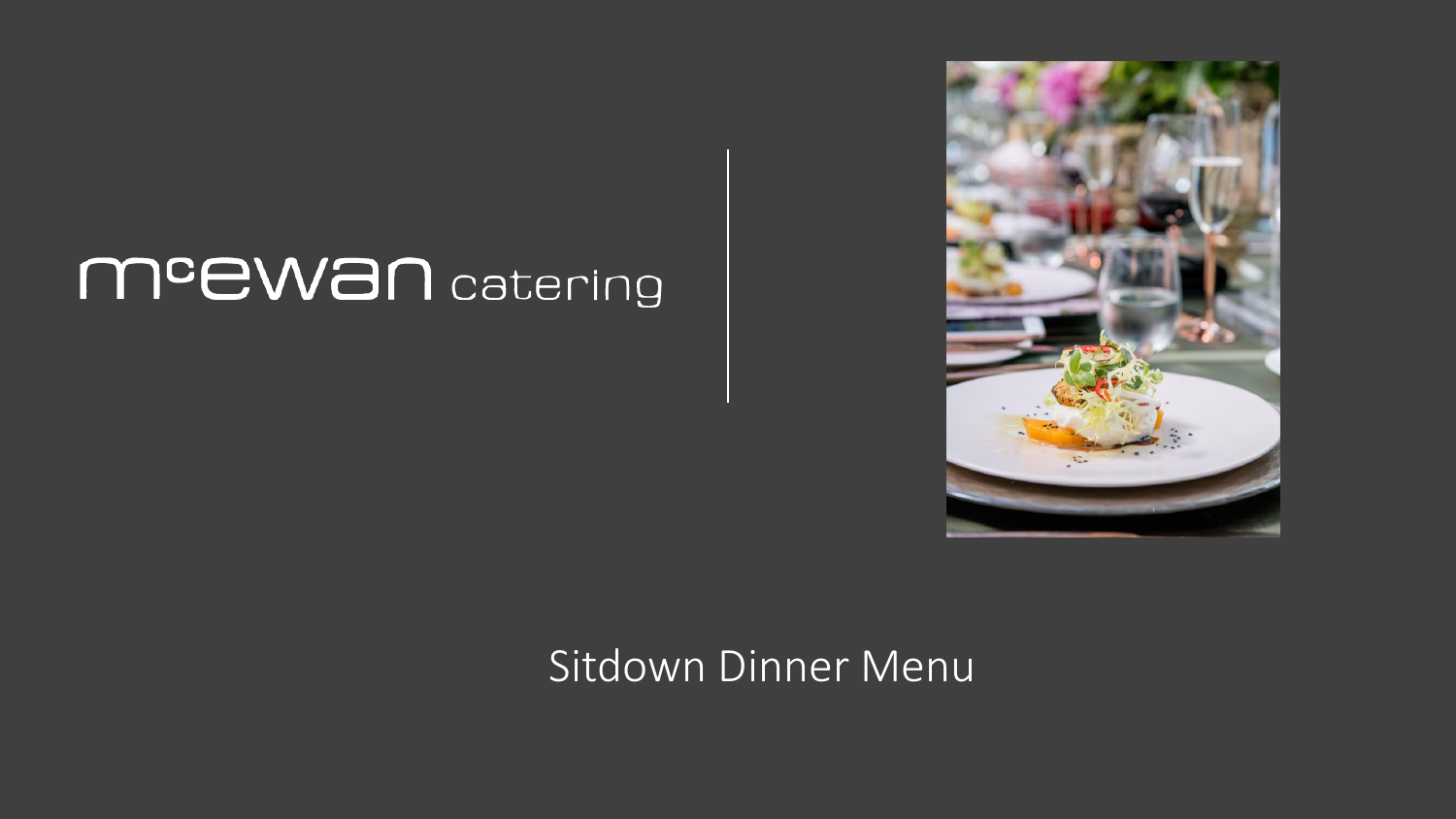### SALADS

ROASTED SQUASH AND CARAMELIZED APPLE SALAD with endive, butter lettuce, pomegranate syrup, champagne dressing

CLASSIC CAESAR SALAD MCEWAN'S OWN McEwan house-made Caesar dressing, house-made garlic croutons and shaved Parmigiana Reggiano

BABY ARUGULA AND PROSCIUTTO SALAD Shaved Manchego, balsamic reduction and frisee

CITRUS AND AVOCADO SALAD Orange, grapefruit, baby arugula, frisee, radicchio, crisp prosciutto and citrus lime dressing

PEAR AND ENDIVE SALAD Crumbled Gorgonzola, hydroponic watercress and raspberry vinaigrette

CLASSIC WEDGE SALAD Roasted hazelnut, chopped egg, wild boar bacon, sundried tomato, Quebec blue cheese and green goddess dressing

BABY KALE AND RIESLING APPLE SALAD Treviso, pickled beet, whipped chèvre, blonde frisee, pumpernickel crisp and poppy seed dressing

GREEK BEET SALAD Beet, cucumber, tomato, feta, candied sunflower seed, garlic oregano dressing

CHARRED BROCCOLI SALAD Charred broccoli, roasted cauliflower puree, pomegranate, shallots, ginger, hydroponic watercress

CHARRED ORANGE AND BUFFALO MOZZARELLA SALAD Nigella seed, pomegranate, mint, Serrano chili, smoked Maldon and lemon olive oil

HEIRLOOM TOMATOES AND BUFFALO MOZZARELLA SALAD Smoked Maldon and lemon olive oil

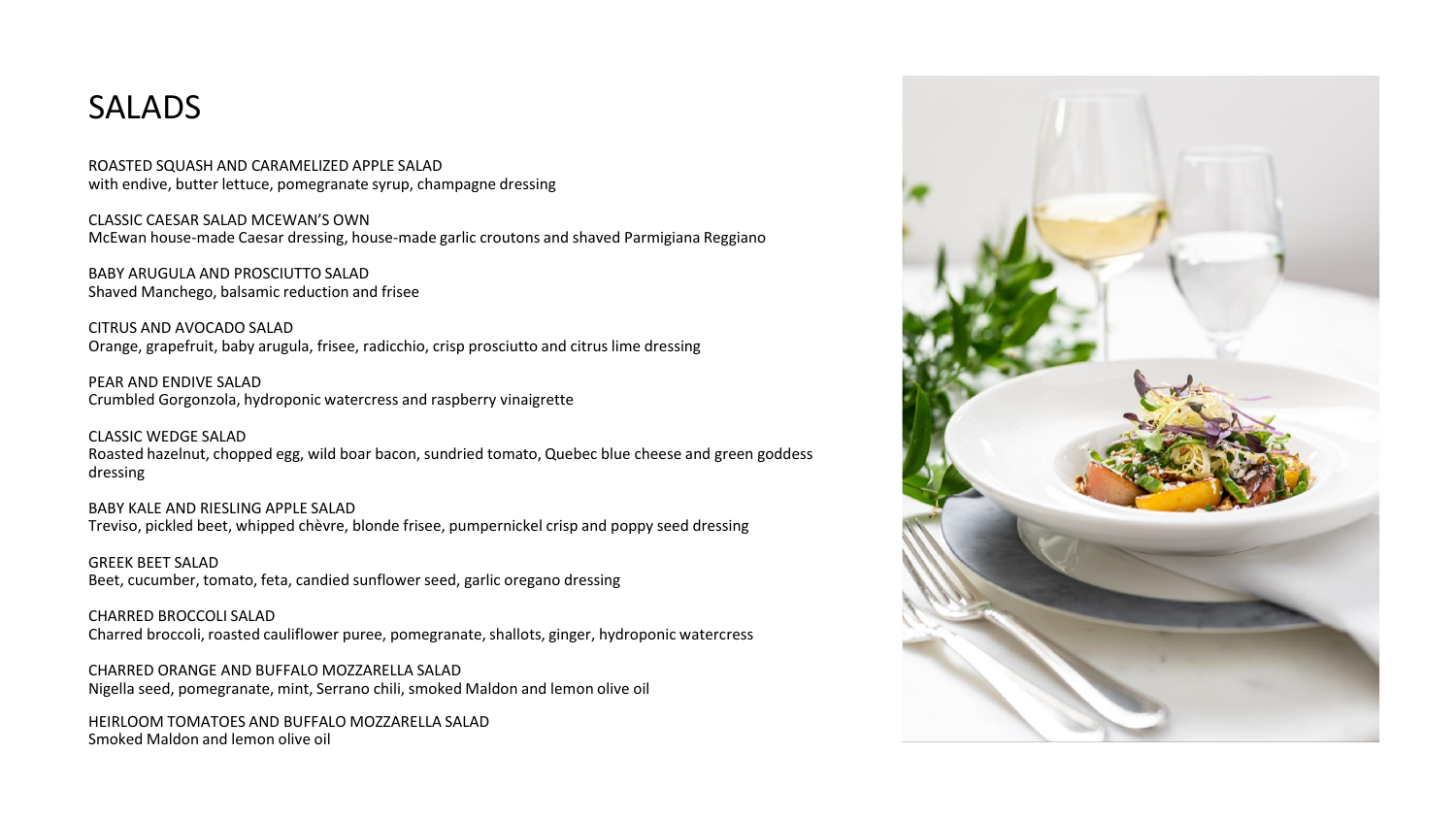#### **STARTERS**

SEARED YELLOW FIN TUNA SASHIMI Chili miso, scented soy and Asian slaw

CURED SOHO SALMON English cucumber & pickled onion salad, mustard crème fraîche and crisp crackle

STEAK TARTARE Quail egg yolk, micro green salad and toast points

DUNGENESS CRAB CAKE Shaved fennel & citrus salad and lemon garlic dressing

CHILLED SHRIMP AND CUCUMBER SALAD with radish, poppy seed dressing

TOMATO APPLE SOUP with cilantro scallion tapenade

MUSHROOM TRUFFLE SOUP with crispy mushroom tempura

BUTTERNUT SQUASH PEAR PARSNIP PUREE Golden onion stack

CREAM OF CAULIFLOWER PUREE Brown butter foam, dehydrated cauliflower florets

CANTONESE STYLE SWEET CORN PUREE Butter poached baby shrimp, cilantro vinaigrette

BEEF BONE BROTH with wagyu dumpling

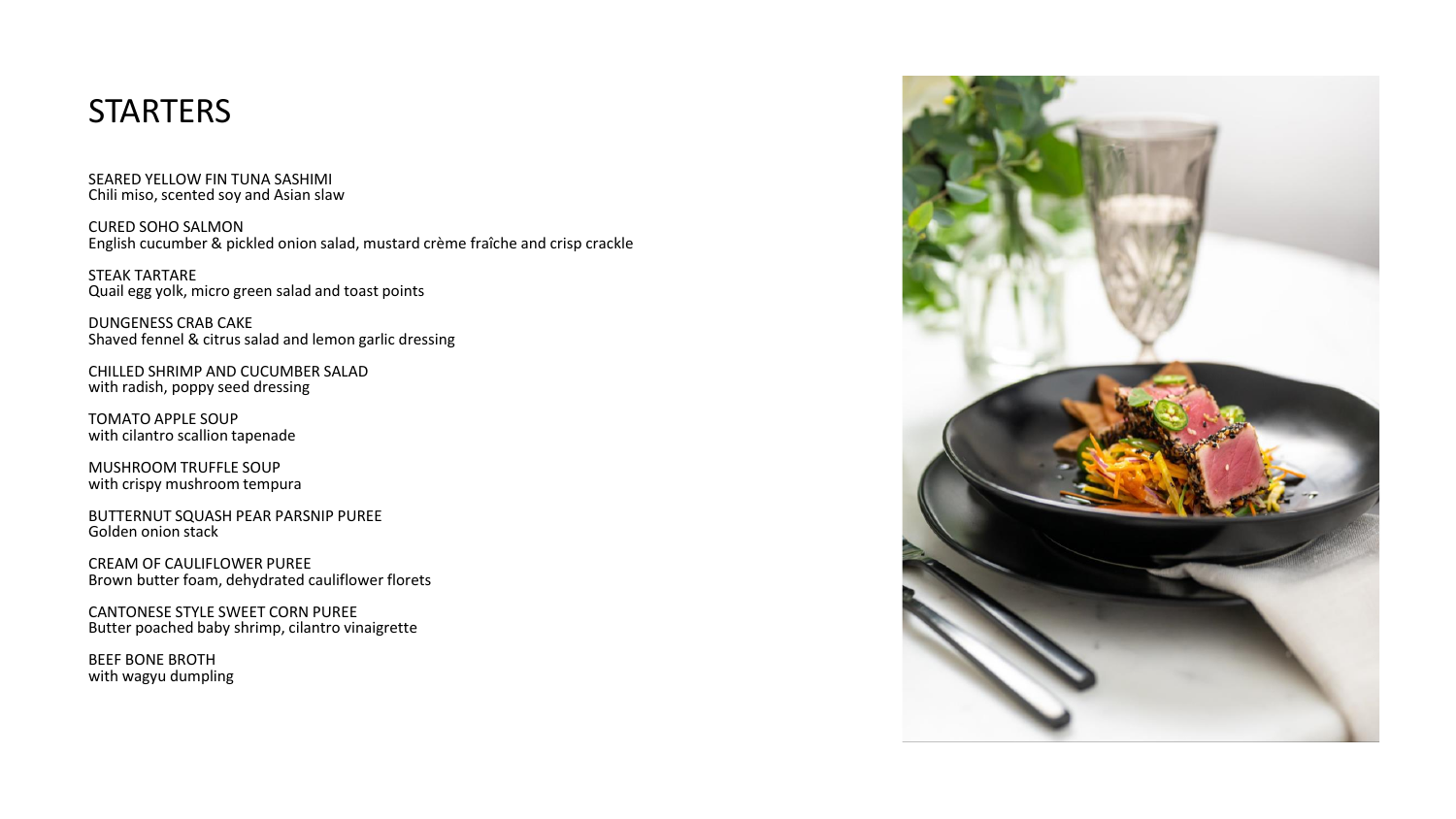### RISOTTO & PASTA

CASARECCE

with cherry tomatoes, peas, bocconcini and topped with micro greens

RICOTTA GNOCCHI San Marzano tomato sauce and Parmigiano Reggiano

PENNE PRIMAVERA Torn basil and peperonata

PAPPARDELLE DI MANZO Braised beef short rib, chili, basil

SEARED DUCK RAVIOLI Sautéed grapes, duck confit ragout and ver-jus

TRUFFLE MUSHROOM RISOTTO Shaved summer truffle and Parmigiano Reggiano

LOBSTER RISOTTO Parmigiano Reggiano and citrus beurre blanc

SQUASH RISOTTO Pistachio, pancetta, fresh basil

RISOTTO POMODORO Parmigiana Reggiano

ARANCINI, FIOR DI LATTE Tomato chutney, arugula pesto

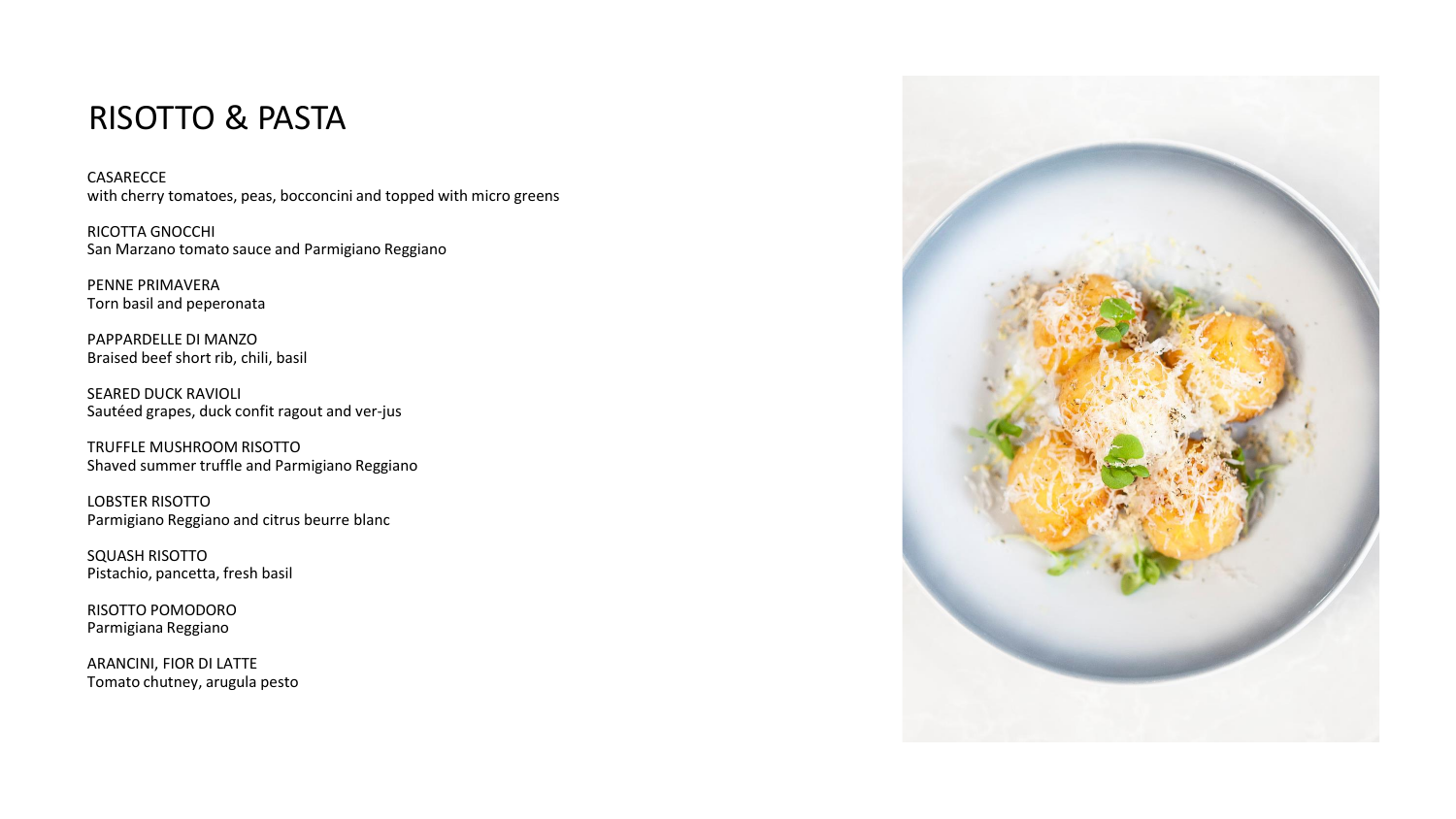#### MAIN ENTREE

#### **MEAT**

PAN ROASTED CHICKEN SUPREME White polenta, peperonata, smoked brussels sprout, apple jack jus

ROASTED CORNISH HEN WITH ORANGE THYME GLAZE Heirloom carrots and beets with warm tabbouleh salad

GRILLED BEEF TENDERLOIN Oxtail ravioli, wilted spinach, red pepper coulis and bordelaise sauce

GRILLED BEEF TENDERLOIN Fingerling potato, charred corn, scallion crème fraiche, chimichurri

24 HOUR BRAISED P.E.I. BEEF SHORT RIB Roasted squash caponata, chili garlic rapini, natural reduction and smoked tomato jam

OSSO BUCO Risotto milanese, pancetta, gremolata

AUSTRALIAN LAMB CHOP Asparagus, potato gnocchi, balsamic onion, lamb reduction

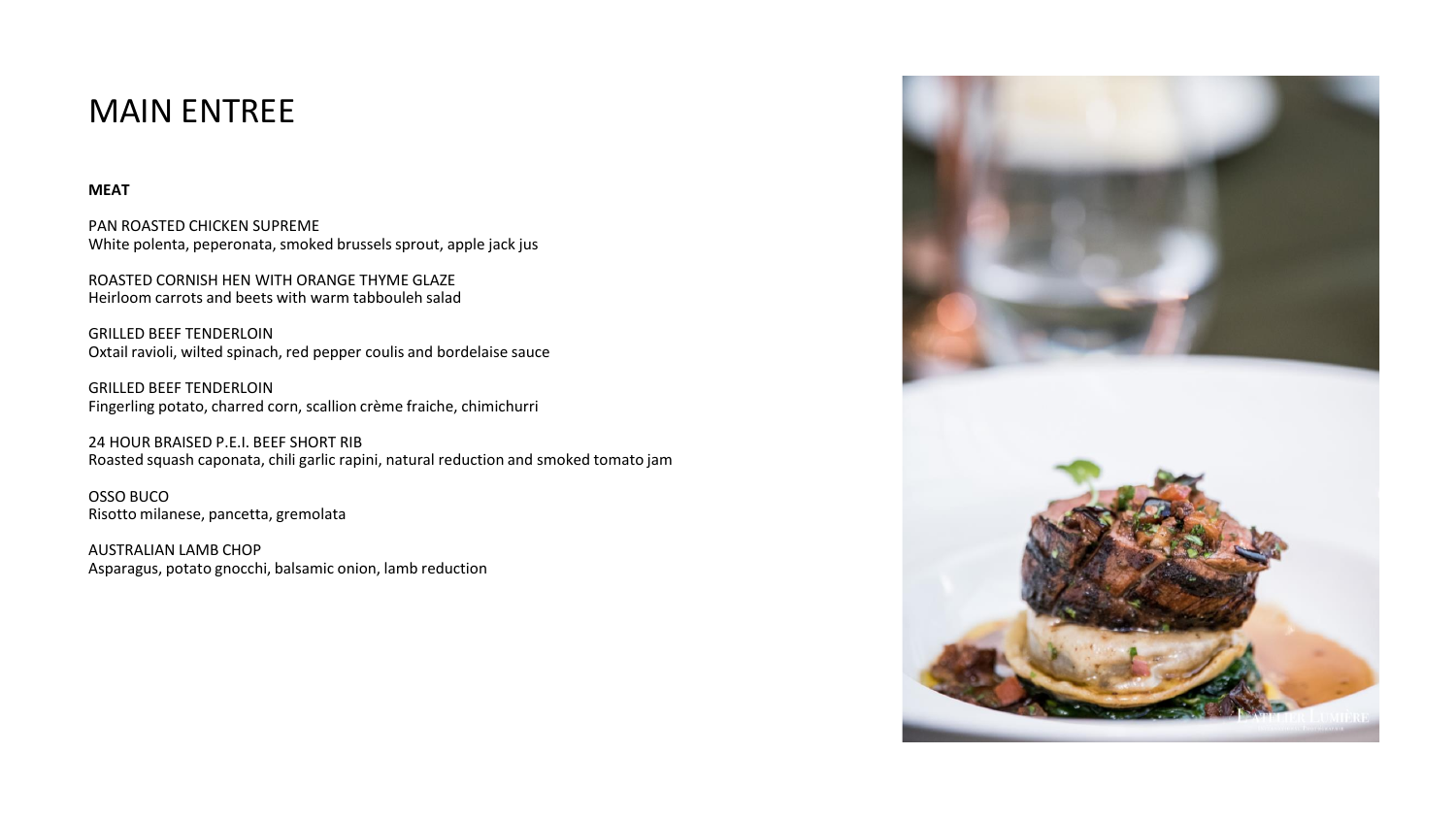### MAIN ENTREE

#### **SEAFOOD**

ASIAN GLAZED COD Miso sweet potato, fermented black rice, ginger broccolini, lemon grass broth

SAFFRON HONEY GLAZED BLACK COD Marinated artichoke, butter poached leek, sumac fingerling potatoes, Shirazi salsa and ginger beurre blanc

SEARED HALIBUT Turnip, beluga lentil, charred bok choy, vichyssoise, dill oil

ATLANTIC SALMON Pumpkin quinoa, pomegranate, preserve olive tapenade

ARCTIC CHAR 2 WAYS Seared Arctic char, salted char croquette, carrot ginger puree, toasted fregola, black olive

GRILLED BRANZINO Warm arugula and French bean salad, fingerling potato, confit baby tomato, rocket lettuce, citrus beurre blanc and citrus gremolata

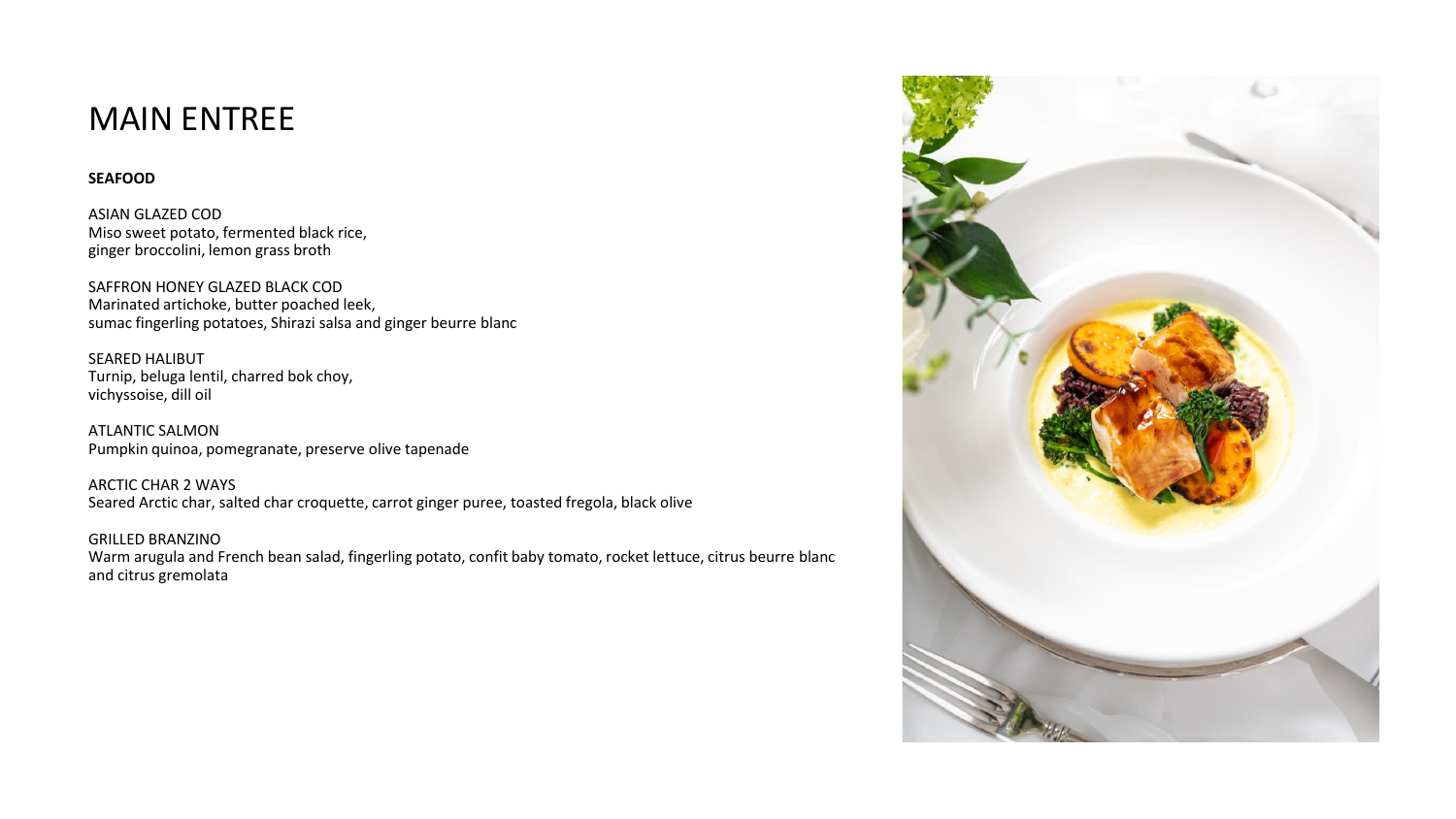#### MAIN ENTREE

#### **VEGETARIAN**

WATER CHESTNUT POTSTICKERS Asian green vegetable, rice crouton, citrus dashi

TRI COLOUR QUINOA CAKE Sautéed rapini, Ontario grapes, herb tomato, butter fingerling potato and chipotle crema

COCONUT RICE CAKE Green curry vegetables and Thai mango slaw

SWEET PEA FALAFEL Eggplant purée, rice pulao, ginger tahini and kale tabbouleh

CHARRED CAULIFLOWER Chickpea, blistered tomato, kale, gremolata

JERK TEMPEH Curry plantain, rice and pea croquette

KRISPY SUSHI CAKE (Vegetarian) Miso sweet potato, spiced broccolini, fermented black rice, Thai lemongrass broth

BUTTERNUT SQUASH RAVIOLI Cauliflower puree, green asparagus and sweet pea, crispy sage, torn basil and Parmigiana Reggiano

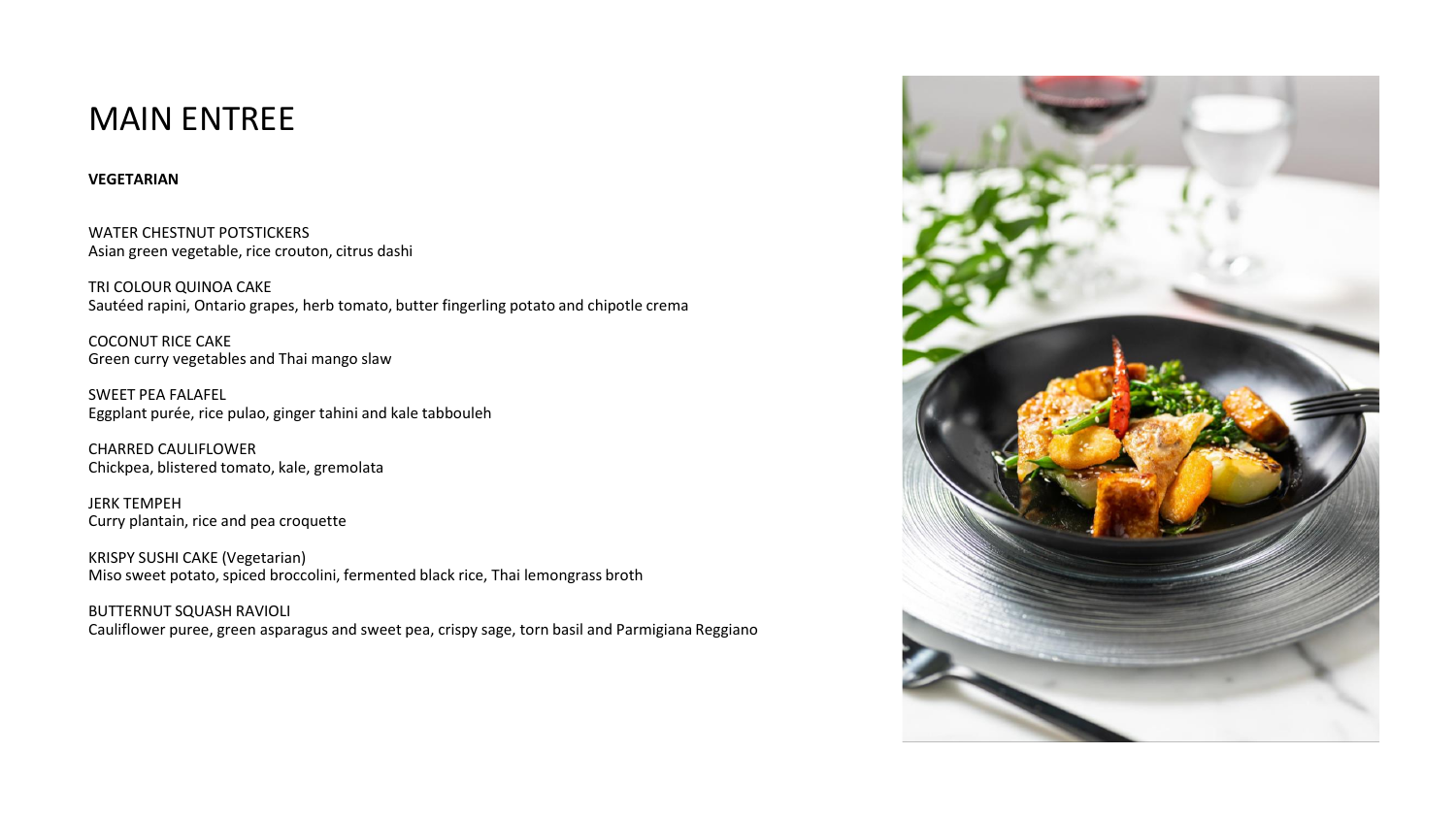#### DESSERT

BUTTERMILK PANNA COTTA Raspberry sorbet, poppy seed meringue and candied sunflower seeds

DEVILS FRUIT CAKE Butterscotch ice cream and salted caramel sauce

CLASSIC CREME BRULEE Garnished with fresh berries

FLOURLESS CHOCOLATE TORTE Rum glazed bananas, hot toffee sauce and vanilla bean ice cream

WARM APPLE CROSTATA Vanilla bean ice cream and toffee sauce

CHOCOLATE MOUSSE FEUILLETINE BAR with white chocolate pearl

WARM GINGER CARAMEL SPICE CAKE with vanilla bean ice-cream and mint

SOUS VIDE PINEAPPLE Banana passion fruit sorbet, pistachio praline

BERRY BOWL WITH SORBET

![](_page_7_Picture_10.jpeg)